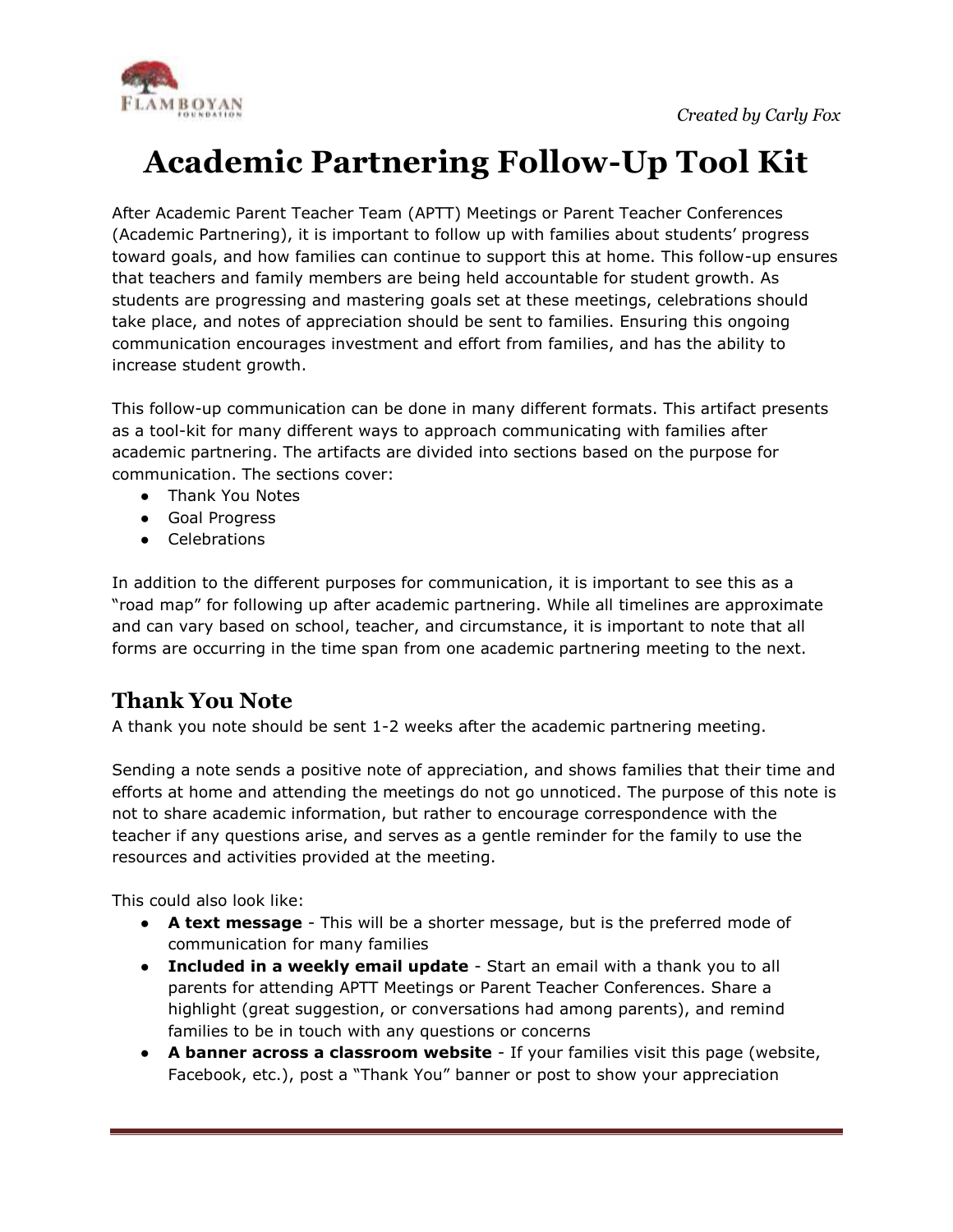

Twitter or Instagram Post - Send a thank you that include a picture of the parents engaging with each other at the meeting

#### **Sample Thank You Note:**

............... Dear Thank you for attending last<br>week's APTT meeting. I appreciate<br>how thoughful you were when how thoughtul you were when<br>setting reading and math goals for resources, activities, and conversations to be informed conversations the Linew IF you please let methods or need<br>additional information to best support your child. The

# **Goal Updates**

A message communicating progress with goals set at academic partnering meetings should be sent 4-6 weeks after APTT Meetings or Parent Teacher Conferences (the half-way point between meetings).

This artifact is an email that a teacher sent one month after an October APTT meeting. Each parent in the class received an email. The email contains:

- A friendly greeting
- A question directly related to the resource provided to families at the meeting: *"How is the addition and subtraction fact game going?*
- Encourages two-way communications with questions for families, as well as a reminder to contact the teacher with questions or concerns (after having time to try out the provided game or resource
- Clear, updated data about the child's progress with reading and math skill
- A compliment about the child's progress to show the teacher's investment in his/her success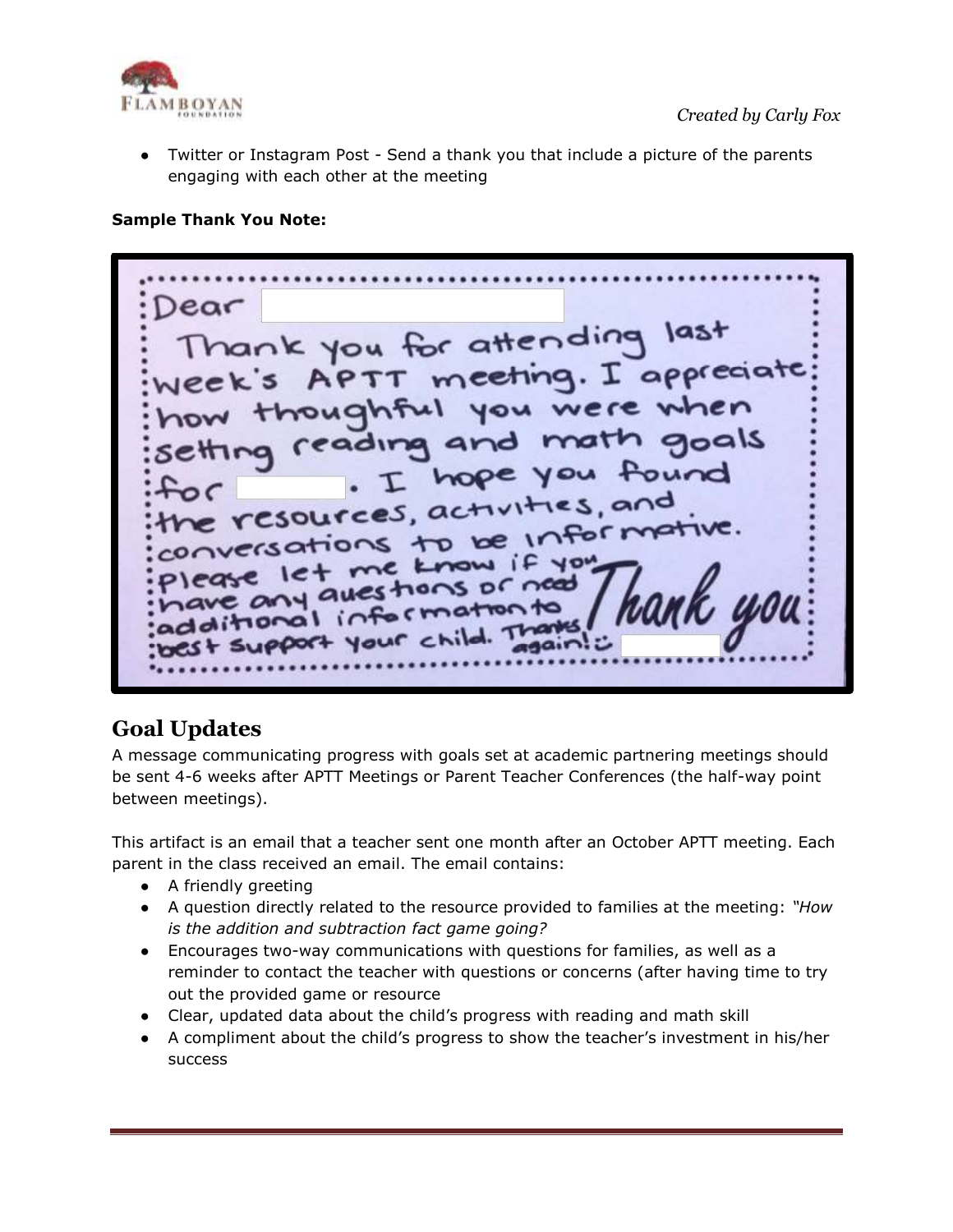

This could also look like:

- **A hard copy** Since questions are being asked of the family, make sure there is some way for parents to give their feedback or answer the questions (tear-off slip at the bottom, fill-in page on the back)
- **Progress reports** If progress reports are required, include academic partnering goals within the comments section
- **Send home updated class-wide graphs/charts that shows growth** within the group so that families can see trends (as shown at APTT meetings)
- **If the child has not made progress**, explain to the families why the child may be struggling, an updated (suggested) goal, and additional support that the family can use at home

#### **Sample Goal Update:**

 $Hi_$ 

I hope this message finds you well. Again, thank you so much for attending the APTT meeting in October. I wanted to touch base with you about Zola's progress with her reading level and addition/subtraction facts.

How is the Reading Comprehension Bingo game going? Are you noticing any improvement with  $\cdot$ 's ability to answer questions about key details from the text? \_\_\_\_\_\_\_\_ is really thoughtful about the stories she reads in class, and uses strategies to figure out words of which she does not know the meaning.

| <b>September Reading Level</b> | <b>Current Reading Level</b><br>Progress Made | <b>Goal set at APTT</b><br>(date of next assessment) |
|--------------------------------|-----------------------------------------------|------------------------------------------------------|
|                                | $\mathbf{V}$<br>Progress Made? YES            | (January)                                            |

Are you finding the Go Fish/Memory math fact game to be helpful? As you'll see below, has made progress with her addition and subtraction facts! Please continue to play the games (and practice with flash cards over break). \_\_\_\_\_\_ has done really well adding and subtracting with regrouping, but the more automatic she can be with these facts, the easier of a time she will have solving complex problems.

| <b>September Add/Sub Facts</b>  | <b>Current Add/Sub Facts</b><br>Progress Made         | <b>Goal set at APTT</b><br>(date of next assessment) |
|---------------------------------|-------------------------------------------------------|------------------------------------------------------|
| Addition: 12<br>Subtraction: 10 | Addition: 18<br>Subtraction: 15<br>Progress Made: YES | Addition: 30<br>Subtraction: 20<br>(January)         |

Thank you for everything you are doing to help \_\_\_\_\_\_to be successful in second grade. Please let me know if you have any questions about the games and resources I have provided, or if there is any other way I can support you at home.

Thank you,

[Teacher]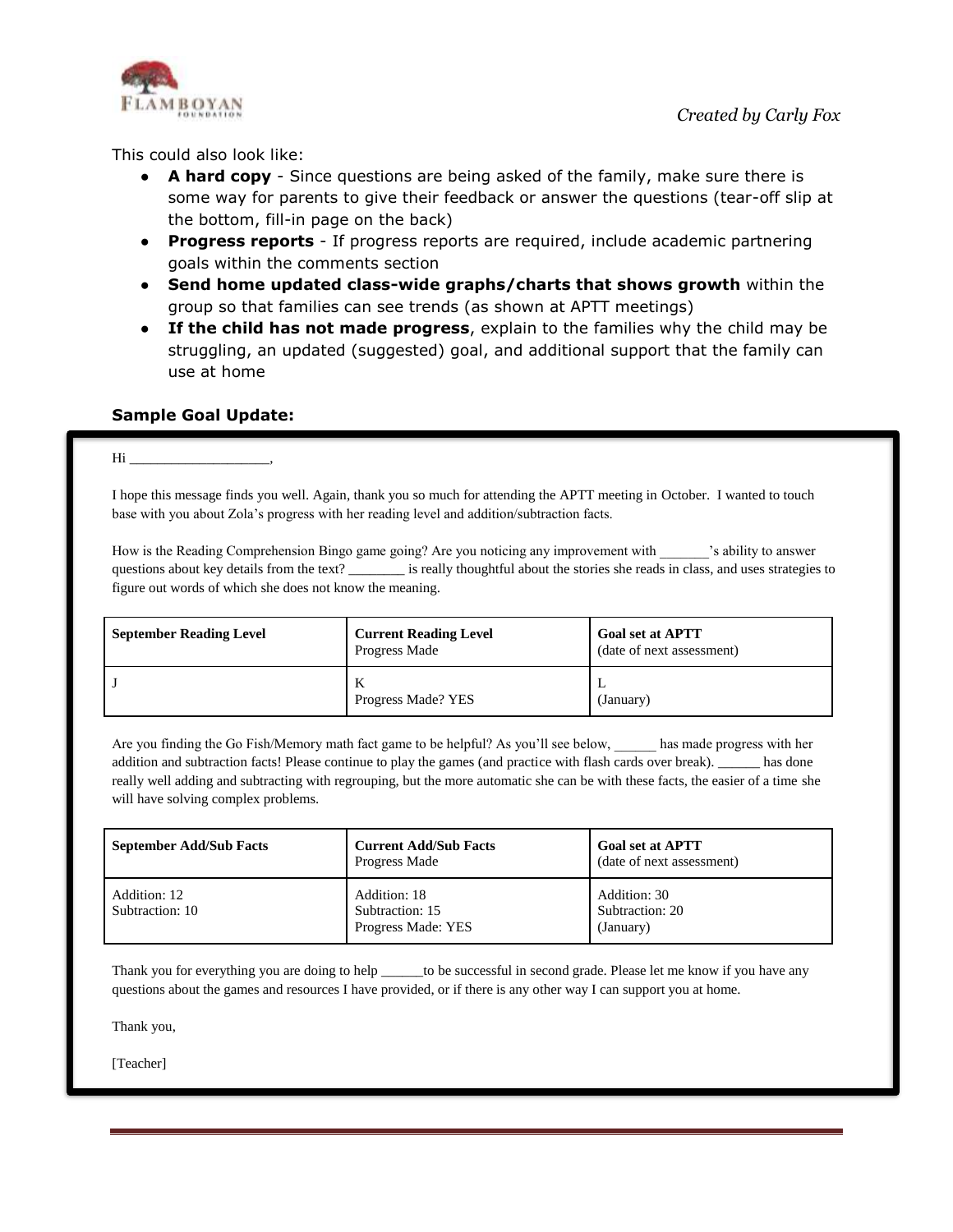

## **Celebrations**

Send a celebratory communication 1-2 weeks prior to the next academic partnering meeting. This shows families that the efforts they put in to support their child's academic progress is noticed and appreciated. It also serves as encouragement (and for some, purpose) for continuing to support academic gains at home.

This artifact is an invitation a teacher sent to students who made progress on their addition and/or subtraction facts. The celebration is intended for as many students as possible - the teacher does not specify how many facts on a timed assessment the student needs to complete, or by how many he/she improved. Rather, any progress - even if the child got 1 more correct than on a previous assessment - has the opportunity to participate in the celebration.

The teacher wants to build excitement around academic achievement and progress. In return, the students are proud of their achievements, and families' efforts are recognized.

This could also look like:

- **A school-wide Celebration** Event for students in all classes/grades who made progress on goals set at academic partnering meetings
- **Text messages** Send every few weeks throughout the year to celebrate progress made on goals
- **Certificates** Give to students who made progress on their goals (parents can receive certificates for their efforts as well!)
- **Raffle**  Students who made progress on goals receive a ticket, and the chosen ticket wins a prize (book, lunch with teacher, other chosen prize)
- Realistically, not all students may have made progress since the time of the meeting. It is important that teachers and school leaders are aware of and sensitive to this. Celebrating effort, and recognizing family-support are also important.

#### **Sample Celebration Invitation:**